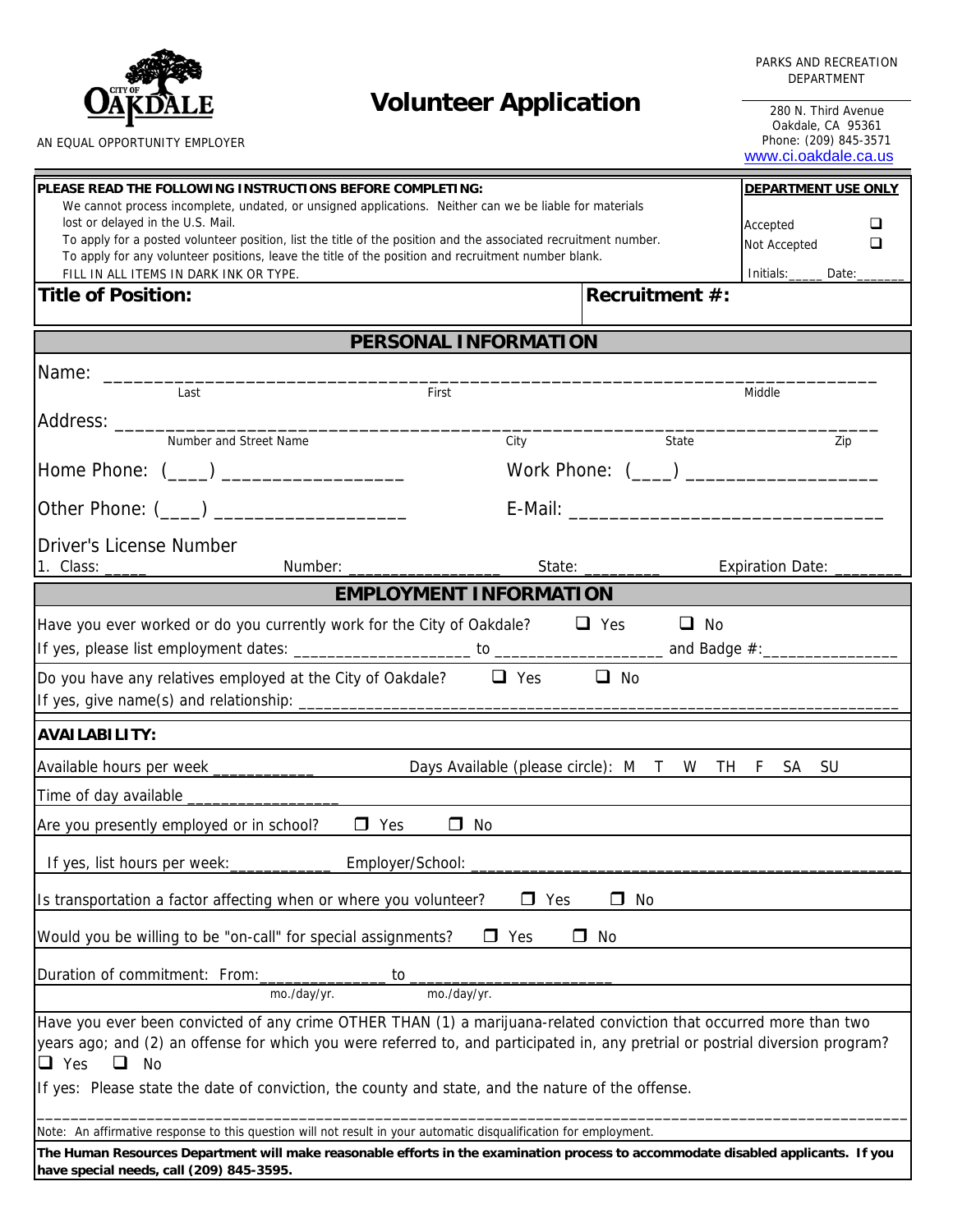| EDUCATION, SKILLS, AND TRAINING             |                                |       |                  |                                 |                   |  |
|---------------------------------------------|--------------------------------|-------|------------------|---------------------------------|-------------------|--|
| Name of High School                         | City/State/Country             |       | Graduate         | Equivalency Certification (GED) |                   |  |
|                                             |                                |       | $\Box$ No<br>Yes |                                 | Yes.<br>$\Box$ No |  |
| College or University                       | City and State                 | Major |                  | <b>Total Units Earned</b>       | Degree(s)         |  |
|                                             |                                |       | Semester         | Quarter                         |                   |  |
|                                             |                                |       |                  |                                 |                   |  |
|                                             |                                |       |                  |                                 |                   |  |
| Other Skills and/or Abilities:              |                                |       |                  |                                 |                   |  |
| Bilingual?<br>$\Box$<br>No<br>$\Box$<br>Yes | If yes, other language spoken? |       |                  |                                 |                   |  |
|                                             |                                |       |                  |                                 |                   |  |
|                                             |                                |       |                  |                                 |                   |  |

# **EXPERIENCE AND INTERESTS**

What are your goals for volunteer work now?

| Organization:                  | Start Date (MM/YY):<br>End Date (MM/YY): |
|--------------------------------|------------------------------------------|
| <b>Organization's Address:</b> | Weekly Hours Worked: Phone Number:       |
|                                |                                          |
| Duties:<br>Organization:       | Start Date (MM/YY):<br>End Date (MM/YY): |

# **Check appropriate skills or areas in which you are interested in volunteering:**

Volunteer Assignment

| Skill | Interest<br>- 1          | Performing Arts          | П             | Skill | n.       | Interest | Clerical         |
|-------|--------------------------|--------------------------|---------------|-------|----------|----------|------------------|
| Skill | Interest<br>$\Box$       | Photography              | $\Box$        | Skill | $\Box$   | Interest | Crime Prevention |
| Skill | Interest<br>$\Box$       | Interviewing             | $\mathsf{L}$  | Skill | $\Box$   | Interest | Graphic Arts     |
| Skill | Interest<br>$\mathsf{L}$ | Web Design               | $\mathsf{L}$  | Skill | $\sqcup$ | Interest | Recruiting       |
| Skill | Interest<br>$\mathbf{L}$ | Writer                   | $\mathbf{L}$  | Skill | $\Box$   | Interest | Gardening        |
| Skill | Interest<br>$\cup$       | Research                 | $\mathsf{L}$  | Skill | $\Box$   | Interest | Scanning         |
| Skill | Interest<br>$\perp$      | <b>Nutrition/Meal</b>    | $\mathsf{L}$  | Skill | H        | Interest | Teacher/Trainer  |
| Skill | Interest<br>$\Box$       | Sports/Activities        | П             | Skill | H        | Interest | Arts & Crafts    |
| Skill | Interest<br>$\Box$       | Recycling                | $\mathsf{L}$  | Skill | l I      | Interest | Entertaining     |
| Skill | Interest<br>O.           | <b>Word Processing</b>   |               |       |          |          |                  |
| Skill | Interest<br>$\Box$       | Painting/drawing         |               |       |          |          | Population       |
| Skill | Interest<br>$\mathbf{L}$ | <b>Friendly Visiting</b> | $\Box$        | Skill | . .      | Interest | Adults           |
| Skill | Interest<br>$\Box$       | Mass Mailings            | $\mathsf{L}$  | Skill | ⊓        | Interest | <b>Seniors</b>   |
| Skill | Interest<br>□            | Desktop Publishing       | n.            | Skill | П        | Interest | Adolescents      |
| Skill | Interest<br>$\mathsf{L}$ | Cooking                  | $\Box$        | Skill | . .      | Interest | Children         |
| Skill | Interest<br>- 1          | Receptionist             | $\mathcal{L}$ | Skill | H        | Interest | <b>Disabled</b>  |
|       |                          |                          |               |       |          |          |                  |